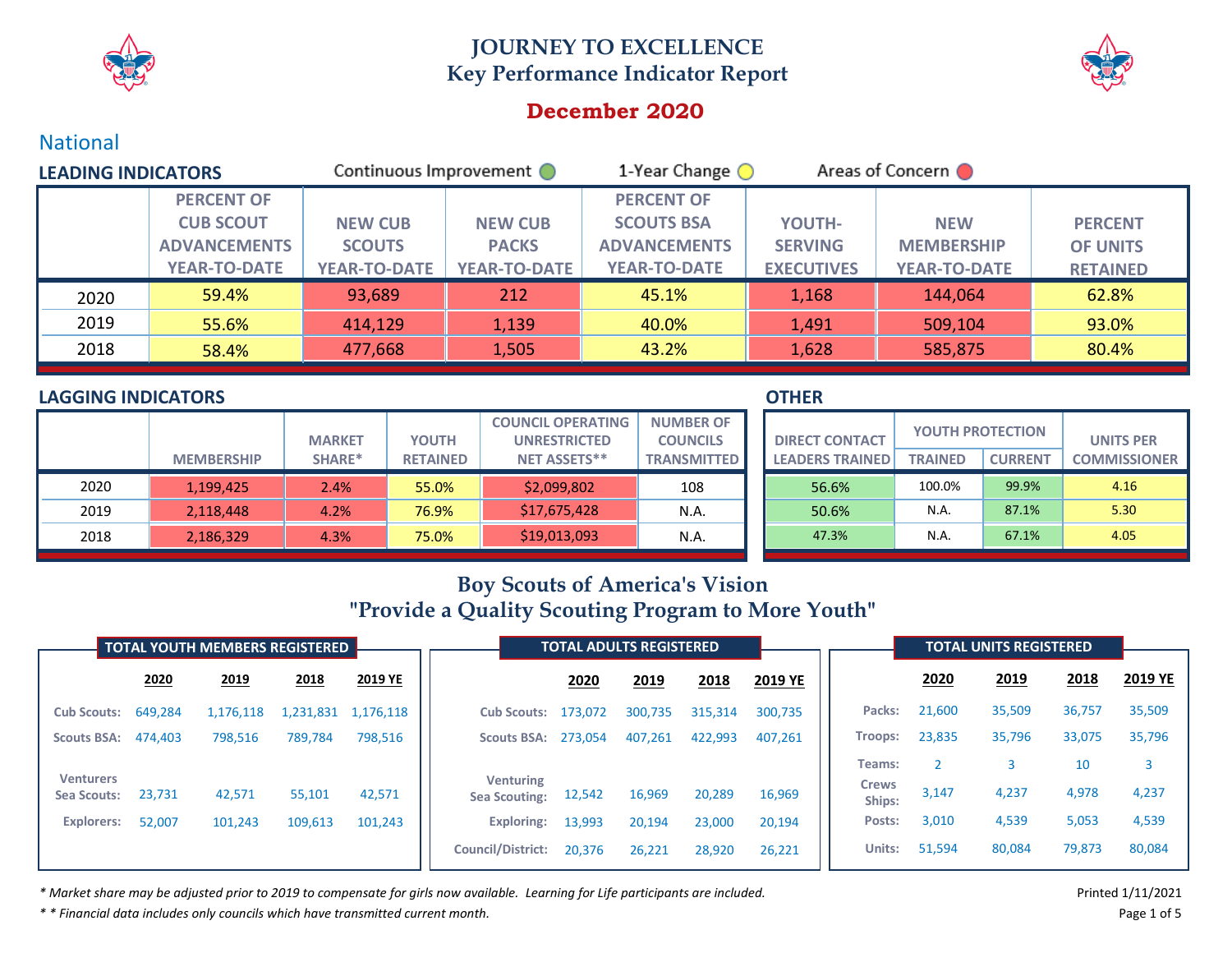



## **December 2020**

## Northeast Region

| <b>LEADING INDICATORS</b> |                     | Continuous Improvement ( |                     | 1-Year Change $\bigcirc$ | Areas of Concern  |                     |                 |
|---------------------------|---------------------|--------------------------|---------------------|--------------------------|-------------------|---------------------|-----------------|
|                           | <b>PERCENT OF</b>   |                          |                     | <b>PERCENT OF</b>        |                   |                     |                 |
|                           | <b>CUB SCOUT</b>    | <b>NEW CUB</b>           | <b>NEW CUB</b>      | <b>SCOUTS BSA</b>        | YOUTH-            | <b>NEW</b>          | <b>PERCENT</b>  |
|                           | <b>ADVANCEMENTS</b> | <b>SCOUTS</b>            | <b>PACKS</b>        | <b>ADVANCEMENTS</b>      | <b>SERVING</b>    | <b>MEMBERSHIP</b>   | <b>OF UNITS</b> |
|                           | <b>YEAR-TO-DATE</b> | <b>YEAR-TO-DATE</b>      | <b>YEAR-TO-DATE</b> | <b>YEAR-TO-DATE</b>      | <b>EXECUTIVES</b> | <b>YEAR-TO-DATE</b> | <b>RETAINED</b> |
| 2020                      | 61.5%               | 20,804                   | 32                  | 48.3%                    | 226               | 30,324              | 85.3%           |
| 2019                      | 63.2%               | 68,908                   | 164                 | 52.2%                    | 280               | 88,237              | 93.3%           |
| 2018                      | 59.8%               | 83,203                   | 228                 | 49.9%                    | 298               | 99,936              | 91.6%           |

### **LAGGING INDICATORS**

|      |                   |               |                 | <b>COUNCIL OPERATING</b> | <b>NUMBER OF</b>   |
|------|-------------------|---------------|-----------------|--------------------------|--------------------|
|      |                   | <b>MARKET</b> | <b>YOUTH</b>    | <b>UNRESTRICTED</b>      | <b>COUNCILS</b>    |
|      | <b>MEMBERSHIP</b> | SHARE*        | <b>RETAINED</b> | <b>NET ASSETS**</b>      | <b>TRANSMITTED</b> |
| 2020 | 289.545           | 2.9%          | 71.3%           | (5627,747)               | 16                 |
| 2019 | 396,312           | 3.9%          | 77.9%           | \$196,390                | N.A.               |
| 2018 | 413,565           | 4.0%          | 77.7%           | \$1,210,156              | N.A.               |

#### **OTHER**

| <b>DIRECT CONTACT</b>  | <b>YOUTH PROTECTION</b> |                | <b>UNITS PER</b>    |  |  |  |
|------------------------|-------------------------|----------------|---------------------|--|--|--|
| <b>LEADERS TRAINED</b> | <b>TRAINED</b>          | <b>CURRENT</b> | <b>COMMISSIONER</b> |  |  |  |
| 56.8%                  | 100.0%                  | 99.9%          | 4.32                |  |  |  |
| 60.1%                  | N.A.                    | 97.9%          | 4.35                |  |  |  |
| 58.2%                  | N.A.                    | 76.3%          | 3.80                |  |  |  |

# **Boy Scouts of America's Vision "Provide a Quality Scouting Program to More Youth"**

|                                 | TOTAL YOUTH MEMBERS REGISTERED |         |         |         | <b>TOTAL ADULTS REGISTERED</b>           |        |             |        |         |                        | <b>TOTAL UNITS REGISTERED</b> |        |        |         |
|---------------------------------|--------------------------------|---------|---------|---------|------------------------------------------|--------|-------------|--------|---------|------------------------|-------------------------------|--------|--------|---------|
|                                 | 2020                           | 2019    | 2018    | 2019 YE |                                          | 2020   | <u>2019</u> | 2018   | 2019 YE |                        | 2020                          | 2019   | 2018   | 2019 YE |
| <b>Cub Scouts:</b>              | 150,250                        | 218,852 | 232,440 | 218,852 | <b>Cub Scouts:</b>                       | 40,854 | 50,837      | 53,672 | 50,837  | Packs:                 | 4,842                         | 5,764  | 6,003  | 5,764   |
| <b>Scouts BSA:</b>              | 121,364                        | 142,952 | 143,181 | 142,952 | <b>Scouts BSA:</b>                       | 69,344 | 80,214      | 83,920 | 80,214  | <b>Troops:</b>         | 5,874                         | 6,470  | 5,897  | 6,470   |
|                                 |                                |         |         |         |                                          |        |             |        |         | Teams:                 |                               |        |        |         |
| <b>Venturers</b><br>Sea Scouts: | 5,013                          | 8,875   | 10,748  | 8,875   | <b>Venturing</b><br><b>Sea Scouting:</b> | 2,834  | 3,795       | 4,412  | 3,795   | <b>Crews</b><br>Ships: | 687                           | 894    | 1,024  | 894     |
| <b>Explorers:</b>               | 12,918                         | 25,633  | 27,196  | 25,633  | <b>Exploring:</b>                        | 3,026  | 4,339       | 5,005  | 4,339   | Posts:                 | 746                           | 1,102  | 1,215  | 1,102   |
|                                 |                                |         |         |         | <b>Council/District:</b>                 | 4,629  | 6,556       | 7,573  | 6,556   | Units:                 | 12,150                        | 14,231 | 14,141 | 14,231  |

\* Market share may be adjusted prior to 2019 to compensate for girls now available. Learning for Life participants are included. Narket share may be adjusted printed 1/11/2021

*\* \* Financial data includes only councils which have transmitted current month.* Page 2 of 5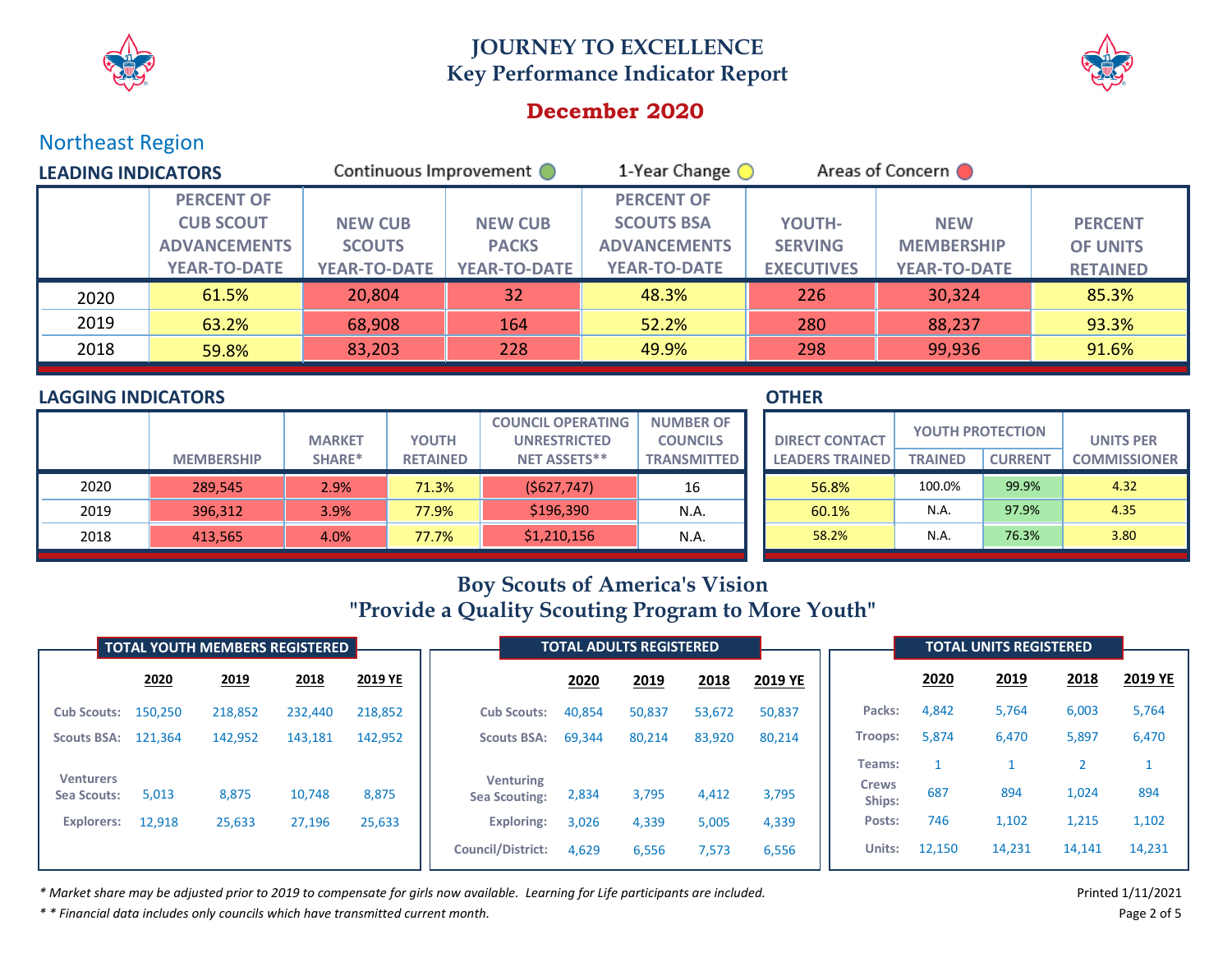



## **December 2020**

## Southern Region

| <b>LEADING INDICATORS</b> |                     | Continuous Improvement ( |                     | 1-Year Change $\bigcirc$ |                   | Areas of Concern    |                 |  |
|---------------------------|---------------------|--------------------------|---------------------|--------------------------|-------------------|---------------------|-----------------|--|
|                           | <b>PERCENT OF</b>   |                          |                     | <b>PERCENT OF</b>        |                   |                     |                 |  |
|                           | <b>CUB SCOUT</b>    | <b>NEW CUB</b>           | <b>NEW CUB</b>      | <b>SCOUTS BSA</b>        | YOUTH-            | <b>NEW</b>          | <b>PERCENT</b>  |  |
|                           | <b>ADVANCEMENTS</b> | <b>SCOUTS</b>            | <b>PACKS</b>        | <b>ADVANCEMENTS</b>      | <b>SERVING</b>    | <b>MEMBERSHIP</b>   | <b>OF UNITS</b> |  |
|                           | <b>YEAR-TO-DATE</b> | <b>YEAR-TO-DATE</b>      | <b>YEAR-TO-DATE</b> | <b>YEAR-TO-DATE</b>      | <b>EXECUTIVES</b> | <b>YEAR-TO-DATE</b> | <b>RETAINED</b> |  |
| 2020                      | 59.7%               | 31,685                   | 73                  | 45.0%                    | 407               | 47,195              | 74.1%           |  |
| 2019                      | 54.9%               | 173,706                  | 466                 | 46.9%                    | 520               | 207,758             | 90.5%           |  |
| 2018                      | 55.2%               | 185,849                  | 561                 | 47.4%                    | 556               | 219,684             | 86.1%           |  |

### **LAGGING INDICATORS**

|      |                   |               |                 | <b>COUNCIL OPERATING</b> | <b>NUMBER OF</b>   |
|------|-------------------|---------------|-----------------|--------------------------|--------------------|
|      |                   | <b>MARKET</b> | <b>YOUTH</b>    | <b>UNRESTRICTED</b>      | <b>COUNCILS</b>    |
|      | <b>MEMBERSHIP</b> | SHARE*        | <b>RETAINED</b> | <b>NET ASSETS**</b>      | <b>TRANSMITTED</b> |
| 2020 | 366,700           | 2.1%          | 56.0%           | \$2,291,433              | 41                 |
| 2019 | 613,653           | 3.6%          | 68.2%           | \$5,529,988              | N.A.               |
| 2018 | 628,674           | 3.6%          | 67.2%           | \$5,620,689              | N.A.               |

#### **OTHER**

| <b>DIRECT CONTACT</b>  | <b>YOUTH PROTECTION</b> |                | <b>UNITS PER</b>    |  |  |  |
|------------------------|-------------------------|----------------|---------------------|--|--|--|
| <b>LEADERS TRAINED</b> | <b>TRAINED</b>          | <b>CURRENT</b> | <b>COMMISSIONER</b> |  |  |  |
| 59.1%                  | 100.0%                  | 99.9%          | 4.30                |  |  |  |
| 59.5%                  | N.A.                    | 94.9%          | 4.40                |  |  |  |
| 56.7%                  | N.A.                    | 69.8%          | 3.97                |  |  |  |

# **Boy Scouts of America's Vision "Provide a Quality Scouting Program to More Youth"**

|                                 | <b>TOTAL YOUTH MEMBERS REGISTERED</b> |         |         |         | <b>TOTAL ADULTS REGISTERED</b>           |        |        |         |         |                        | <b>TOTAL UNITS REGISTERED</b> |        |        |         |
|---------------------------------|---------------------------------------|---------|---------|---------|------------------------------------------|--------|--------|---------|---------|------------------------|-------------------------------|--------|--------|---------|
|                                 | 2020                                  | 2019    | 2018    | 2019 YE |                                          | 2020   | 2019   | 2018    | 2019 YE |                        | 2020                          | 2019   | 2018   | 2019 YE |
| <b>Cub Scouts:</b>              | 204,092                               | 380,568 | 388,647 | 380,568 | <b>Cub Scouts:</b>                       | 51,722 | 74,348 | 78,892  | 74,348  | Packs:                 | 6,565                         | 9,016  | 9,441  | 9,016   |
| <b>Scouts BSA:</b>              | 139,493                               | 186,686 | 186,759 | 186,686 | <b>Scouts BSA:</b>                       | 79,472 | 99,067 | 105,302 | 99,067  | <b>Troops:</b>         | 6,982                         | 8,743  | 8,183  | 8,743   |
|                                 |                                       |         |         |         |                                          |        |        |         |         | Teams:                 |                               |        |        |         |
| <b>Venturers</b><br>Sea Scouts: | 7,601                                 | 15,104  | 19,507  | 15,104  | <b>Venturing</b><br><b>Sea Scouting:</b> | 3,758  | 5,179  | 6,037   | 5,179   | <b>Crews</b><br>Ships: | 1,006                         | 1,376  | 1,612  | 1,376   |
| <b>Explorers:</b>               | 15,514                                | 31,295  | 33,761  | 31,295  | <b>Exploring:</b>                        | 3,910  | 6,037  | 6,813   | 6,037   | Posts:                 | 896                           | 1,422  | 1,571  | 1,422   |
|                                 |                                       |         |         |         | <b>Council/District:</b>                 | 6,336  | 7,903  | 7,854   | 7,903   | Units:                 | 15,450                        | 20,558 | 20,811 | 20,558  |

\* Market share may be adjusted prior to 2019 to compensate for girls now available. Learning for Life participants are included. Narket share may be adjusted printed 1/11/2021

*\* \* Financial data includes only councils which have transmitted current month.* Page 3 of 5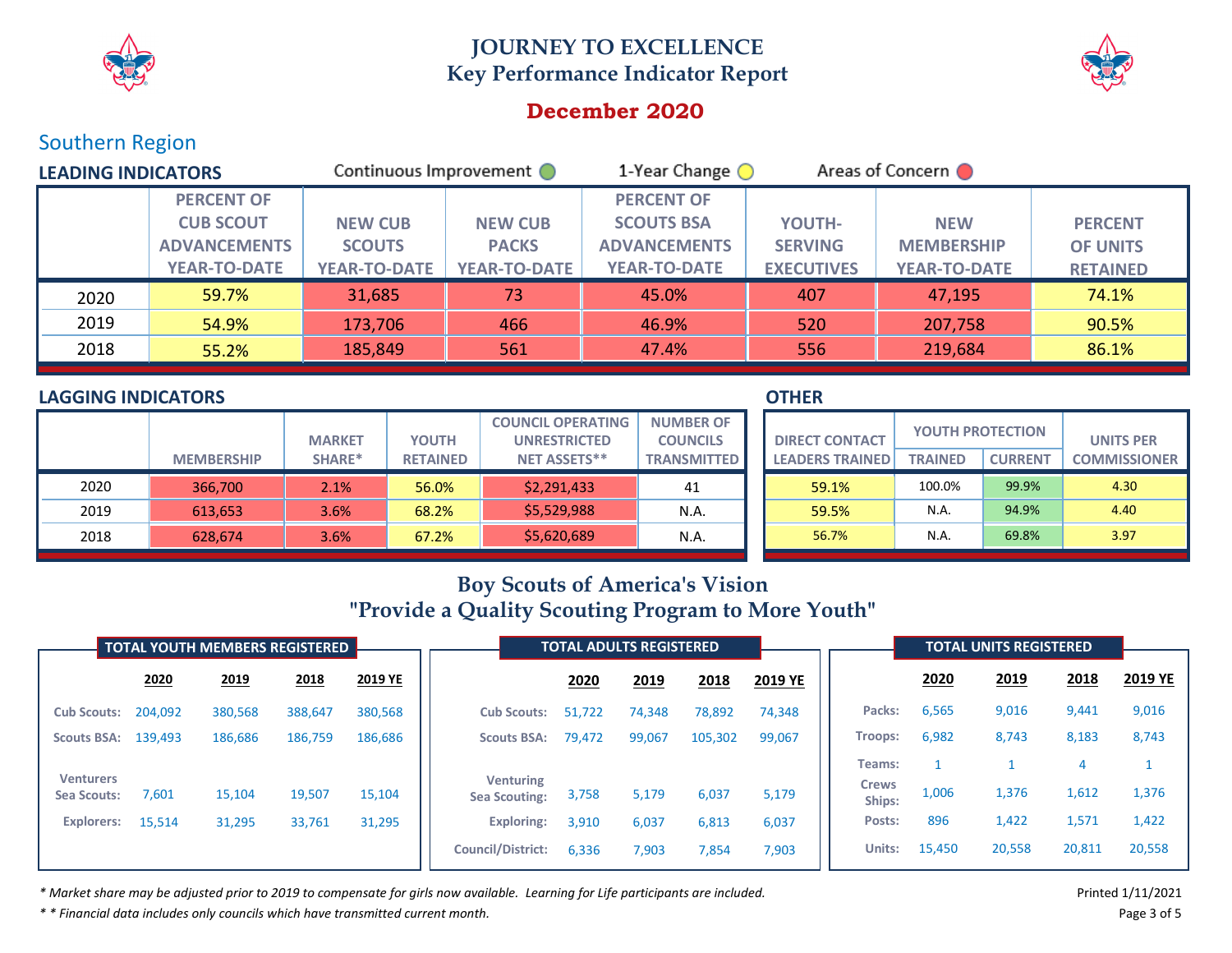



## **December 2020**

## Central Region

| <b>LEADING INDICATORS</b> |                     | Continuous Improvement O |                     | 1-Year Change (     | Areas of Concern  |                     |                 |
|---------------------------|---------------------|--------------------------|---------------------|---------------------|-------------------|---------------------|-----------------|
|                           | <b>PERCENT OF</b>   |                          |                     | <b>PERCENT OF</b>   |                   |                     |                 |
|                           | <b>CUB SCOUT</b>    | <b>NEW CUB</b>           | <b>NEW CUB</b>      | <b>SCOUTS BSA</b>   | YOUTH-            | <b>NEW</b>          | <b>PERCENT</b>  |
|                           | <b>ADVANCEMENTS</b> | <b>SCOUTS</b>            | <b>PACKS</b>        | <b>ADVANCEMENTS</b> | <b>SERVING</b>    | <b>MEMBERSHIP</b>   | <b>OF UNITS</b> |
|                           | <b>YEAR-TO-DATE</b> | <b>YEAR-TO-DATE</b>      | <b>YEAR-TO-DATE</b> | <b>YEAR-TO-DATE</b> | <b>EXECUTIVES</b> | <b>YEAR-TO-DATE</b> | <b>RETAINED</b> |
| 2020                      | 56.9%               | 27,114                   | 48                  | 42.8%               | 371               | 38,007              | 80.7%           |
| 2019                      | 56.6%               | 107,646                  | 295                 | 48.1%               | 447               | 127,978             | 92.2%           |
| 2018                      | 63.0%               | 117,932                  | 406                 | 51.2%               | 477               | 134,773             | 90.1%           |

### **LAGGING INDICATORS**

|      |                   |               |                 | <b>COUNCIL OPERATING</b> | <b>NUMBER OF</b>   |
|------|-------------------|---------------|-----------------|--------------------------|--------------------|
|      |                   | <b>MARKET</b> | <b>YOUTH</b>    | <b>UNRESTRICTED</b>      | <b>COUNCILS</b>    |
|      | <b>MEMBERSHIP</b> | SHARE*        | <b>RETAINED</b> | <b>NET ASSETS**</b>      | <b>TRANSMITTED</b> |
| 2020 | 339,550           | 3.1%          | 63.3%           | \$7,855,117              | 18                 |
| 2019 | 503,332           | 4.7%          | 72.4%           | \$6,120,898              | N.A.               |
| 2018 | 539,413           | 4.9%          | 73.0%           | \$6,564,080              | N.A.               |

### **OTHER**

| <b>DIRECT CONTACT</b>  | <b>YOUTH PROTECTION</b> |                | <b>UNITS PER</b>    |  |  |  |  |
|------------------------|-------------------------|----------------|---------------------|--|--|--|--|
| <b>LEADERS TRAINED</b> | <b>TRAINED</b>          | <b>CURRENT</b> | <b>COMMISSIONER</b> |  |  |  |  |
| 54.1%                  | 100.0%                  | 100.0%         | 4.02                |  |  |  |  |
| 57.4%                  | N.A.                    | 96.9%          | 4.69                |  |  |  |  |
| 53.1%                  | N.A.                    | 75.1%          | 3.82                |  |  |  |  |

# **Boy Scouts of America's Vision "Provide a Quality Scouting Program to More Youth"**

| <b>TOTAL YOUTH MEMBERS REGISTERED</b>  |         |         |         |         | <b>TOTAL ADULTS REGISTERED</b>           |        |        |        |         | <b>TOTAL UNITS REGISTERED</b> |          |        |        |         |
|----------------------------------------|---------|---------|---------|---------|------------------------------------------|--------|--------|--------|---------|-------------------------------|----------|--------|--------|---------|
|                                        | 2020    | 2019    | 2018    | 2019 YE |                                          | 2020   | 2019   | 2018   | 2019 YE |                               | 2020     | 2019   | 2018   | 2019 YE |
| <b>Cub Scouts:</b>                     | 197,794 | 315,713 | 345,216 | 315,713 | <b>Cub Scouts:</b>                       | 52,037 | 68,637 | 74,660 | 68,637  | Packs:                        | 6,846    | 8,589  | 9,048  | 8,589   |
| <b>Scouts BSA:</b>                     | 120,338 | 148,302 | 149,390 | 148,302 | <b>Scouts BSA:</b>                       | 73,101 | 88,079 | 93,335 | 88,079  | <b>Troops:</b>                | 6,785    | 7,829  | 7,136  | 7,829   |
|                                        |         |         |         |         |                                          |        |        |        |         | Teams:                        | $\Omega$ |        |        |         |
| <b>Venturers</b><br><b>Sea Scouts:</b> | 6,543   | 11,352  | 14,780  | 11,352  | <b>Venturing</b><br><b>Sea Scouting:</b> | 3,083  | 4,333  | 5,363  | 4,333   | <b>Crews</b><br>Ships:        | 801      | 1,118  | 1,344  | 1,118   |
| <b>Explorers:</b>                      | 14,875  | 27,965  | 30,027  | 27,965  | <b>Exploring:</b>                        | 3,518  | 4,938  | 5,706  | 4,938   | Posts:                        | 762      | 1,114  | 1,266  | 1,114   |
|                                        |         |         |         |         | <b>Council/District:</b>                 | 5,745  | 7,130  | 7,441  | 7,130   | Units:                        | 15,194   | 18,651 | 18,798 | 18,651  |

\* Market share may be adjusted prior to 2019 to compensate for girls now available. Learning for Life participants are included. Narket share may be adjusted printed 1/11/2021

*\* \* Financial data includes only councils which have transmitted current month.* Page 4 of 5